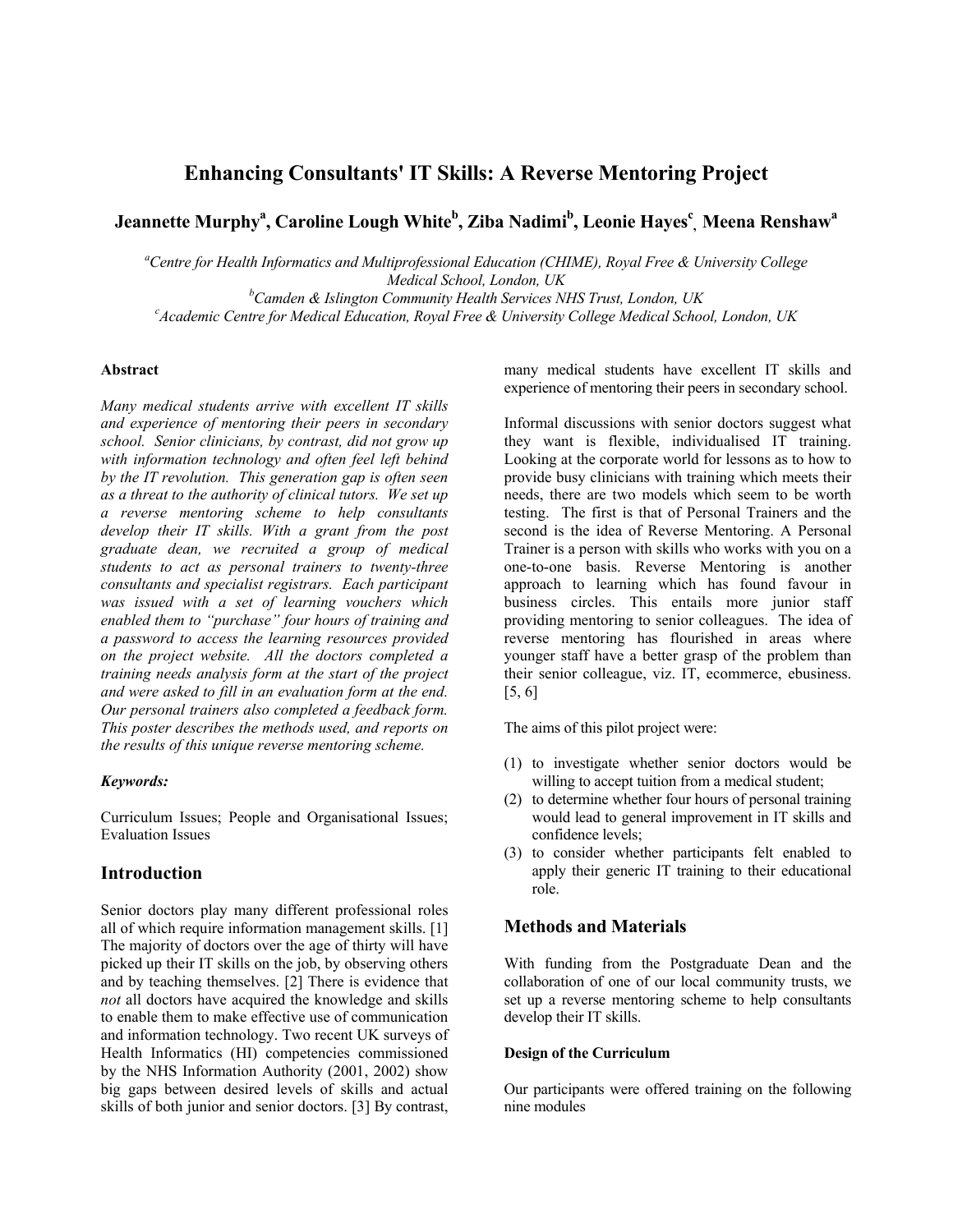- Working in a Windows Environment
- File Management (Windows Explorer, understanding and using different file formats such as rtf, pdf, zipped)
- Basic Word Processing
- More Advanced Word Processing
- Making Effective Use of Email
- The World Wide Web as a Resource for Teachers and Students
- Using an electronic library (how to search and access PubMed and other databases; use of on-line catalogue; CAL packages; Athens passwords)
- PowerPoint using a graphics and presentation package
- Excel how a spreadsheet can be used as a teaching tool and for managing details about your teaching (e.g. marks, attendance)

The decision as to what IT skills to offer to our senior doctors was based on:

- (i) an analysis of the type of skills doctors need in their educational role;
- (ii) a review of the IT skills specified *in Learning to Manage Health Information*; [7]
- (iii) a review of the skills included in the European Computer Driving License (ECDL). [8]

#### **Recruiting of Senior Doctors**

Our goal was to provide training to thirty senior staff based in a community health trust and a mental health trust. (This number of training placed was dictated by the funding for the project). We advertised the project to eighty doctors (consultants and specialists registrars) using posters, emails and announcements at meetings. Thirty-three expressed an interest in participating. They were given the address of the web site and asked to complete (i) a training needs analysis form; (ii) a consent form giving us permission to store their contact details in a departmental database and to share this information with their personal trainer; and (iii) a form which specified what training they wanted. The data from the needs analysis forms was entered into an Excel spreadsheet and analysed using a scoring system which we have used for the last five years in our Peer Tutoring Scheme. [4] Personal details were entered into an Access database. Applicants had a choice of downloading forms from the website, receiving a hard copy by post or a copy as an email attachment. Once the applicant had completed all the forms, they were assigned a Personal Trainer, issued with a set of learning vouchers which enabled them to book four hours of training and a password to access the learning resources from the project website.

#### **Recruiting Personal Trainers**

Since 1997 the Royal Free and University College Medical School has surveyed all incoming medical students to identify those who need training and those with excellent IT skills. Those with excellent IT skills are invited to act as Peer Tutors to other medical students. For this reverse mentoring project we sent an email to all medical students who had been Peer Tutors (n=90) inviting them to participate in the project. Initially, 38 students volunteered to "adopt" a consultant (i.e. act as a Personal Trainer). They were invited to attend a preliminary briefing meeting at which they were given details about the aims of the project and what they would be expected to do. They were asked to fill in various forms and to sign a consent form to allow their contact details to be placed on the website. A second briefing meeting was held just before the project went "live" to deal with matters of etiquette and communication, and to answer questions.

#### **Project Website**

http://www.chime.ucl.ac.uk/resources/ECITS/

A website was set up to advertise and support the project. All the teaching materials were available on the site, together with copies of forms, contact details of the personal trainers, and background material for clinicians explaining the purpose of the project and who was eligible to apply. The learning resources and personal information were all password protected.

#### **Assigning Trainers to Consultants and Specialist Registrars**

The Project Co-ordinator was responsible for assigning a Personal Trainer to each senior doctor and for monitoring the training sessions. Once the assignment had been made, an email was sent to the trainers and to the doctors. At this stage doctors were given their passwords and invited to visit the site to find information about their personal trainer.

### **Delivery of Training**

Personal trainers were responsible for making contact with their doctor and fixing the time and place for the training. In most cases, the trainers went to the clinic or trust where the doctor was based. In a few instances, the training took place on the university campus. All of the doctors held honorary teaching contracts with the medical school and, in theory, had access to the university network. In actual fact, what emerged during the life of the project was that many clinicians did not have access. We worked with the library lead to try to resolve these problems.

#### **Evaluation Methods**

After the completion of four training sessions, all participants were asked to complete an evaluation form. Reminders were sent after one month and then again after two months. The evaluation forms were based on forms we have been using for our Peer Tutoring Project.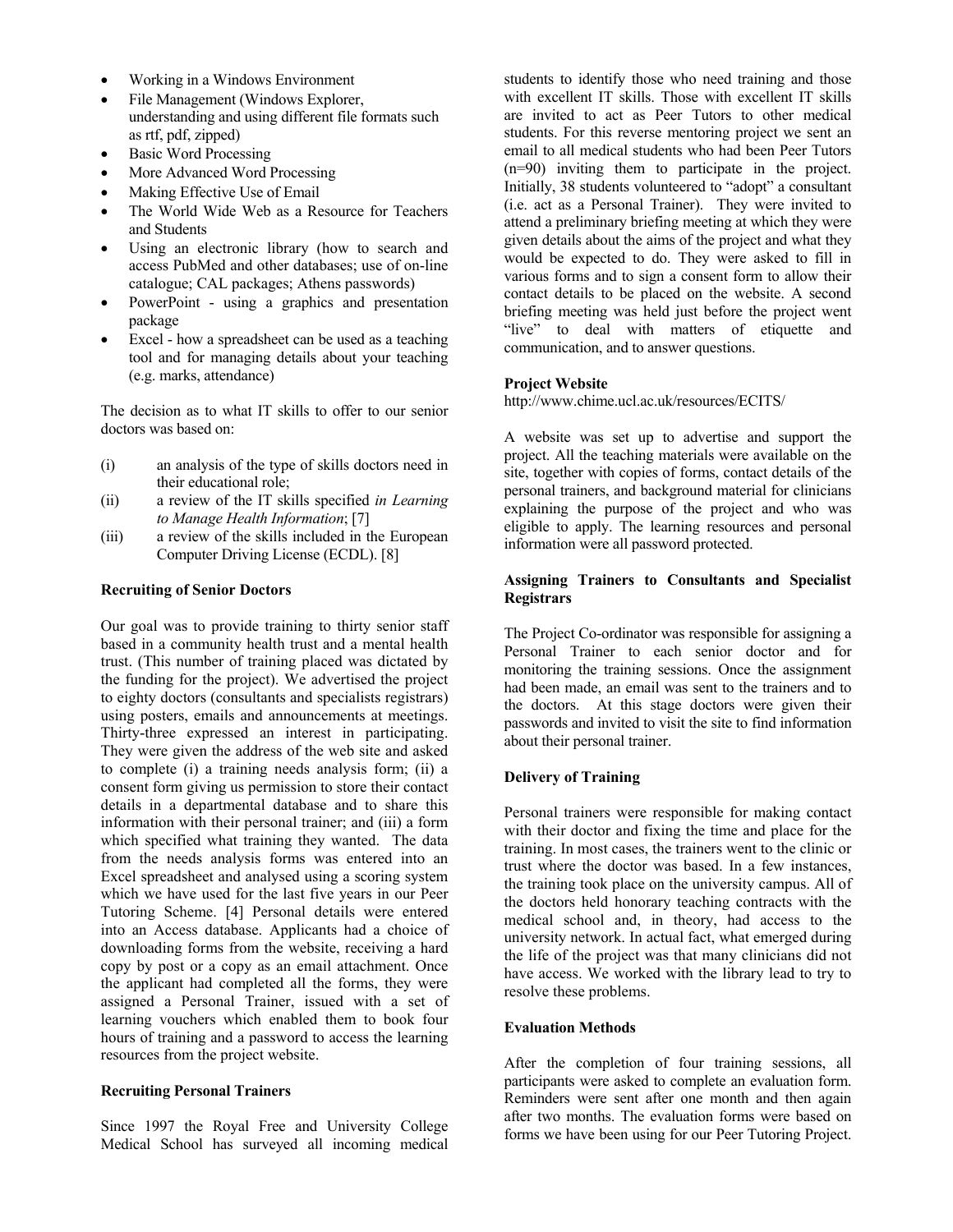The forms were delivered as email attachments. The form for the doctors asked whether their skills had improved (4 point scale); their perceptions on the benefits of having a personal IT trainer; their rating of the usefulness of each of the sessions; their assessment of the clarity of the project's aims and objectives; and their suggestions on how the project could be improved.

Trainers also filled in a feedback form at the end of their four sessions with a clinician. They were asked their views on whether the project had achieved its aims; whether they would be prepared to act as a personal trainer on future projects; whether the IT skills of their doctor had improved; how they felt about reverse mentoring; and their ideas as to how the project could be improved.

# **Results**

The project yielded data about the initial IT skills of the doctors who applied (self-report), and the types of skills they wished to acquired. In addition, there are outcome measures relating to the extent to which the project achieved its initial objectives. Lastly, we have measures as to the acceptability of reverse mentoring as a means of improving IT skills.

#### **Part 1 - Profile of the Participants**

Table 1 - Numbers of Doctors Participating

Number who enquired - 33 Number who filled in forms - 28 Number who received training - 23

Table 2 - Profile of the Participants (n=23)

#### Gender Male –  $43\%$  (10) Female - 57% (13)

Clinical Specialty Psychiatry - 57% (13)  $HIV/GUM - 22\% (5)$ Other  $-21\%$  (5)

#### *IT Skills of the Doctors Who Applied*

A review of the overall IT skills of the 28 applicants indicated that they could all benefit from some IT training. (Tables 3 and 4)

For each of the skills on the list (apart from use of email), less than 50% of the doctors felt they possessed "average" competence. Only a small handful claimed they had advanced level competence in relation to any of the fourteen applications. Relatively few (36%) had previously attended any type of course. The main type of previous training was word-processing and how to do an electronic literature search.

Table 3 - % of Doctors with No Skills or Basic Skills in Relation to Various Applications

| Email            | 47%  |
|------------------|------|
| Word-Processing  | 56%  |
| Spreadsheets     | 58%  |
| www              | 67%  |
| File Management  | 67%  |
| Use eLibrary     | 68%  |
| Windows          | 71%  |
| Graphics         | 86%  |
| Use Databases    | 89%  |
| Set Up Computer  | 89%  |
| Set Up Databases | 96%  |
| Use Scanner      | 96%  |
| Create Web Pages | 96%  |
| Programming      | 100% |

An analysis of self-reported ability to perform specific tasks shows a similar pattern. (Table 4)

Table 4 - Profile of Skills and Knowledge of Applicants

| <b>Task</b>                             | % of Doctors |  |
|-----------------------------------------|--------------|--|
| I know how to turn a computer           |              |  |
| on and off                              | 93%          |  |
| I am able to use a mouse                | 93%          |  |
| I can print out a document              | 82%          |  |
| I know how to save data to a            |              |  |
| floppy disc                             | 75%          |  |
| I am able to wordprocess an             |              |  |
| article or a letter or my CV            | 71%          |  |
| I can send a file as an email           |              |  |
| attachment                              | 61%          |  |
| I can cut and paste information         |              |  |
| from one application to another         | 50%          |  |
|                                         |              |  |
| I am able to format a floppy disc       | 36%          |  |
| I can set up folders or file            |              |  |
| directories                             | 36%          |  |
| I feel able to teach myself how to      |              |  |
| use a new application                   | 32%          |  |
| I am able to install a software package | 32%          |  |
| I am confident in using on-line         |              |  |
| library catalogues                      | 29%          |  |
| I know how to detect / prevent          |              |  |
| viruses                                 | 25%          |  |
| I am able to analyse data using a       |              |  |
| statistical package                     | 18%          |  |
| I understand and can use different      |              |  |
| file formats (e.g. rtf, pdf, gif, zip)  | 4%           |  |
| I can set up mailboxes                  | $0\%$        |  |
| I can design a web page                 | $0\%$        |  |

#### *Use of Computers at Work*

Although the group of doctors who applied to participate the project all had quite basic IT skills,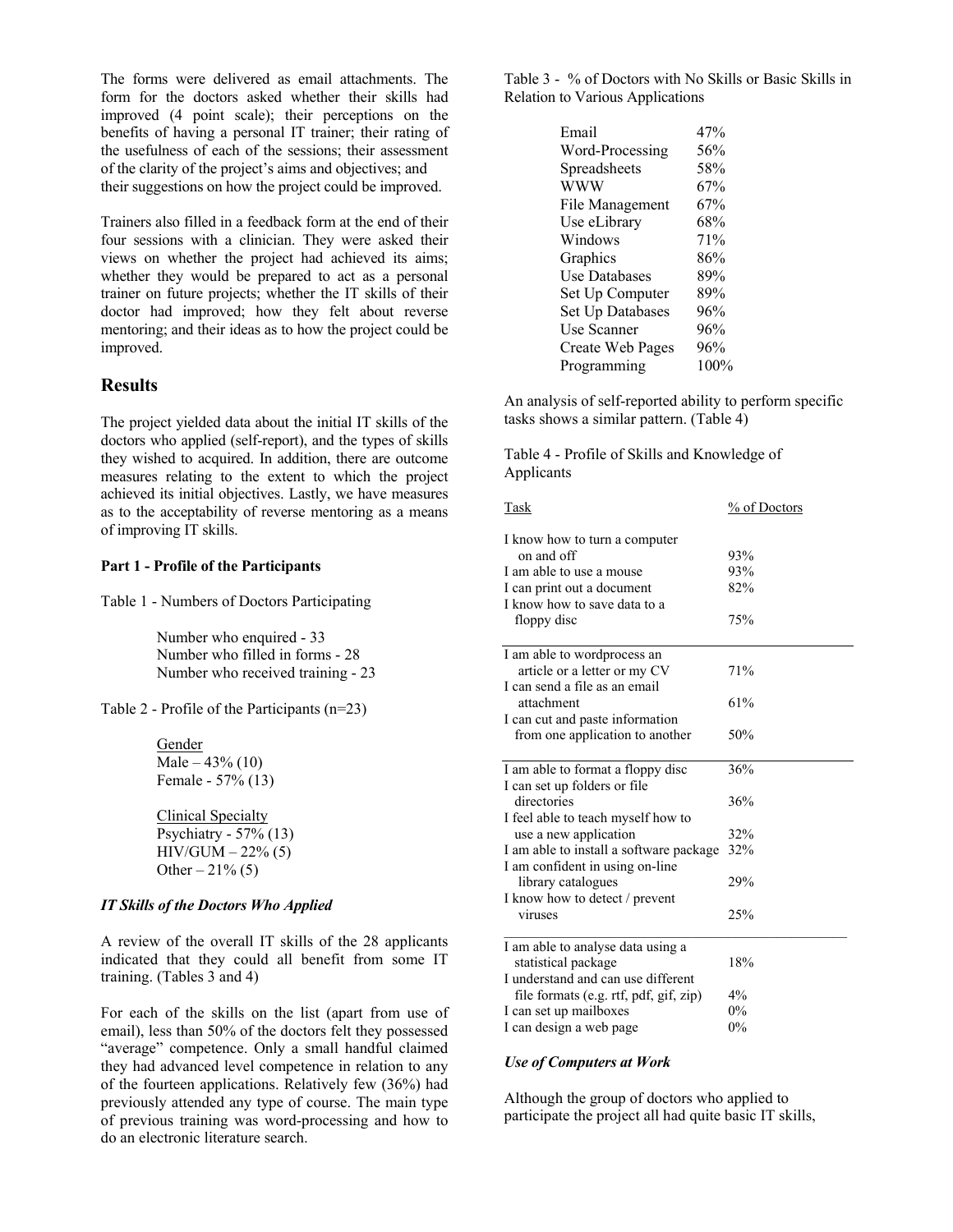nearly all of them (96%) reported using a computer in their work

Table 5 - Use of Computer at Work

| Yes - daily     | 75%   |
|-----------------|-------|
| Yes - monthly   | $7\%$ |
| Yes - weekly    | 14%   |
| No - not at all | $4\%$ |

#### *Access to Computers*

71% of the group had their own computer at work and reported spend an average of 7 hours per week on the computer. 80% had been using a computer at work for at least the last two years. 41% claimed to have used a computer at work for ten years or more.

Table 6 - Main Reasons for Using Computer at Work

| Word-processing                   | 45%   |
|-----------------------------------|-------|
| Search Web                        | 18%   |
| Email                             | 15%   |
| Analyse Data (Excel, SPSS)        | 8%    |
| Search Libraries, Databases       | 5%    |
| <b>Create Presentations</b>       | $5\%$ |
| <b>Access Patient Information</b> | 3%    |

The most significant finding regarding the way these doctors used computers at work is the very low proportion (3%) who use a computer to access patient information. It should be pointed out that we recruited our participants from a community health trust and a mental health trust where progress towards electronic patient records has been slower than in acute trusts.

#### *Analysis of IT Modules Selected*

Table 7 - Analysis of the Modules Chosen by Doctors<sup>1</sup>

| Modules            | No. Selecting |  |
|--------------------|---------------|--|
| Basic Word         | $7\%$ (7)     |  |
| Windows NT Desktop | $8\%$ (8)     |  |
| Advanced Word      | $8\%$ (8)     |  |
| Email              | $11\%$ (12)   |  |
| Use of WWW         | $11\%$ (12)   |  |
| eLibrary           | $11\%$ (12)   |  |
| Excel              | $13\%$ (14)   |  |
| Windows Explorer   | $15\%$ (16)   |  |
| PowerPoint         | $16\%$ (17)   |  |

<sup>1</sup>Note: this table includes choices made by those who signed up but did not in the end participate.

There was a good fit between the choice of modules and the actual IT training needs as revealed from the training needs analysis form. We were especially pleased that so many participants opted for training in

the use of Windows Explorer and the use of an elibrary.

#### *Perceptions on the Relevance of IT Skills to Teaching Role*

Table 8 - Perceived Relevance of IT Skills to Teaching Role

| SKILL                     | Useful or | <i><u><b>Irrelevant</b></u></i> |
|---------------------------|-----------|---------------------------------|
|                           | Essential | or Marginal                     |
|                           |           |                                 |
| Word-Processing           | 75%       | 25%                             |
| Graphics - Presentation   | 71%       | 29%                             |
| WWW - Search Skills       | 71%       | 29%                             |
| Windows                   | 67%       | 33%                             |
| Use eLibrary              | 68%       | 34%                             |
| Email                     | 64%       | 36%                             |
| File Management           | 64%       | 36%                             |
| <b>Use Databases</b>      | 56%       | 45%                             |
| Use Scanner               | 43%       | 57%                             |
| Design / Set Up Databases | 40%       | 60%                             |
| Set up Computer           | 30%       | 70%                             |
| WWW - Create Web          | 25%       | 75%                             |
| Pages                     |           |                                 |
| Programming               | 18%       | 83%                             |

Fifty percent or more of the doctors in this project thought that eight of the IT skills on the list were useful or essential in relation to their teaching role. The only surprises were the low valuations placed on ability to set up Web pages (75% thought this skill was irrelevant or marginal) and the high proportion (57%) who did not see ability to use a spreadsheet as central to their teaching role.

#### *Profile of Personal Trainers*

Table 9 - Recruitment and Retention

Number invited to participate: 90 Number who expressed an interest: 38 Number of trainers initially recruited: 31 Number of trainers who actually provided training: 16

| Table 10 – Gender of Trainers |
|-------------------------------|
| Male = $81\%$ (13)            |
| Female = $19% (3)$            |

- Table 11 Year of study First Year =  $38\%$  (6) Second Year =  $38\%$  (6)
	- Third Year =  $19\%$  (3) Fourth Year =  $1\%$  (1)

#### **Part 2 – Outcome Measures (Evaluation of Project by Doctors and Trainers)**

The response rate for our Personal Trainers was 63%. The response rate for our Clinicians was low (22%).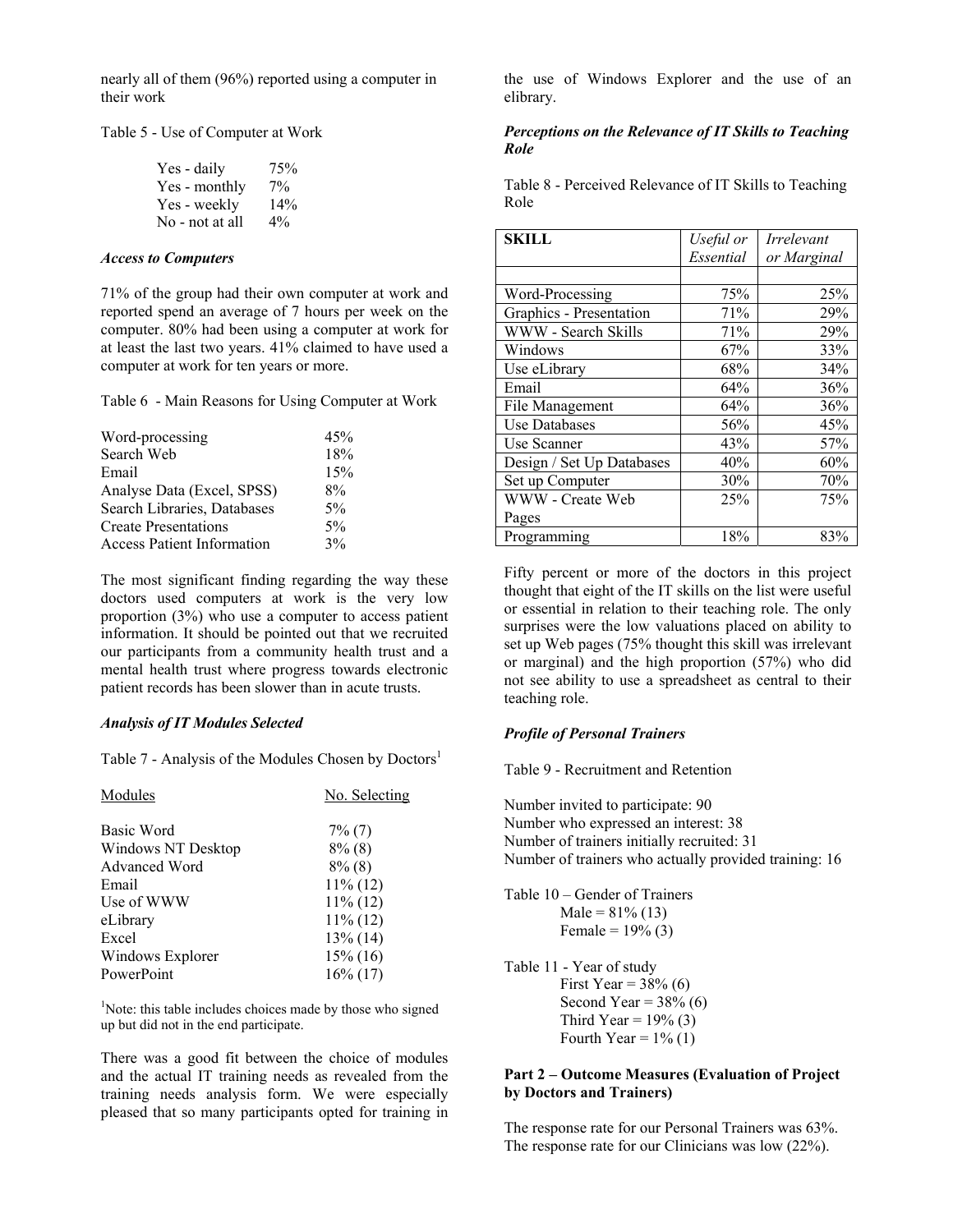38% of clinicians reported a considerable improvement in their IT skills and 12% and a major improvement following their four sessions with a personal trainer.

Participants were asked to rate each of the sessions they attended using a 3 point scale (not useful, useful, very useful). Figure 1 below shows the combined ratings for all those who completed an evaluation form.



*Reported Benefits of Having a Personal Trainers* 

All those who completed an evaluation form identified four major benefits to having a personal trainer:

- Gained insight into how medical students use IT
- Became more confident using computers and learning new applications
- Training took place at a time which suited me
- 

# *General Perceptions of the Project (Clinicians)*

 "*The training was exactly what I needed but not enough"* 

**References** *"I found the sessions very useful and informative. I hope that the project continues.*" <sup>[1]</sup> Association of American Medical Colleges (1998)

*"The difficulty is always to reserve uninterrupted time"*

### *Evaluation of the Project by the Personal Trainers*

The trainers were unanimous in their positive views about the aims of the project and their relationships with their consultants.

London. [Supervisor: Jeannette Murphy] *"I have really enjoyed working as a personal IT Trainer on the ECITS course. I felt it helped to improve both my communications and teaching skills. Although reverse mentoring is a new concept for many people, I felt that the SpR who I taught was not fazed by a younger person teaching him and it did not affect the teaching of the sessions."* 

*Reported Improvements in IT Skills* Table 12 – Summary of General Evaluations by the Personal Trainers

100% of respondents felt that …..

- The Project had achieved its aims
- The Project goals were clear
- The teaching documents were useful
- The Website was adequate
- They were adequately briefed
- The participants' IT skills improved
- They would be willing to be involved in future project
- The programme should continue
- Reverse mentoring is an effective method of training
- They had a good relationship with their doctor

# **Conclusions**

This small piece of work has demonstrated the potential benefits of reverse mentoring and encouraged us to seek funding for a much larger scale project. We are planning a more ambitious project which will involve IT training for seventy-five to ninety primary care staff (doctors, nurses and practice managers). Our local Workforce Development Confederation has prioritised this project for 2003.

# **Acknowledgments**

• Training took place at venue which suited me Thanks to Dr Liz Paice (Postgraduate Dean) and Shane Godbolt (Head of London Library & Information Development Unit) for their encouragement and financial support. Bonnie Nguyen, CHIME, was responsible for designing the project website.

Report of the Medical Schools' Objectives Project: Contemporary Issues in Medicine: Medical Informatics and Population Health. (pdf file) from <http://www.aamc.org/meded/msop/>

[2] Devitt N (2002) The IM&T Training Needs of Doctors in an Acute NHS Trust, Unpublished MSc dissertation submitted to CHIME, University College

[3] National Health Informatics Competency, Annual Surveys (2001 and 2002). [http://www.nhsia.nhs.uk/nhid/pages/resource\\_informati](http://www.nhsia.nhs.uk/nhid/pages/resource_informatics/national_hi_survey.pdf) [cs/national\\_hi\\_survey.pdf](http://www.nhsia.nhs.uk/nhid/pages/resource_informatics/national_hi_survey.pdf)

[http://www.nhsia.nhs.uk/nhid/pages/resource\\_informati](http://www.nhsia.nhs.uk/nhid/pages/resource_informatics/Competency Survey v3.pdf) [cs/Competency%20Survey%20v3.pdf](http://www.nhsia.nhs.uk/nhid/pages/resource_informatics/Competency Survey v3.pdf)